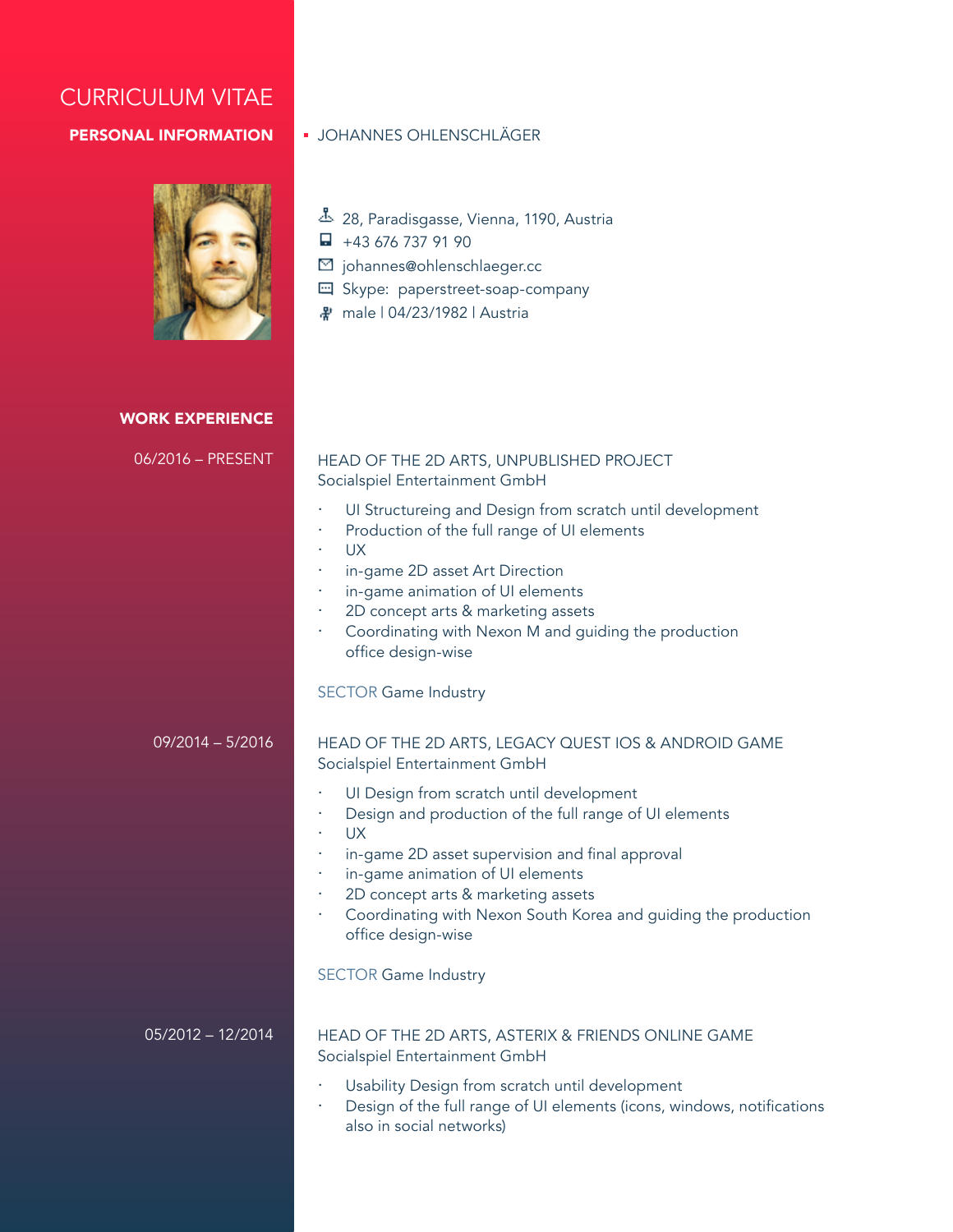|                     | in game 2D asset supervision and final approval<br>Coordinating with Sproing and Rabcat for developing the 3D<br>assets and look and feel of the game<br>Guiding the production office design-wise<br>Graphic direction of the facebook viral campaign<br>٠<br>Distributed in English, French and German<br>٠<br><b>SECTOR Game Industry</b> |
|---------------------|----------------------------------------------------------------------------------------------------------------------------------------------------------------------------------------------------------------------------------------------------------------------------------------------------------------------------------------------|
| $11/2010 - 01/2013$ | ART DIRECTOR, TIGHT LINES FISHING<br>Socialspiel Entertainment GmbH                                                                                                                                                                                                                                                                          |
|                     | Environment design<br>World objects like buildings, decorations, workshops, farms<br>Icons<br>Character design<br>Character animation<br>Graphic design of Merchandising Articles<br>Logos<br>UI-Design<br>Distributed in English and Russian                                                                                                |
|                     | <b>SECTOR Game Industry</b>                                                                                                                                                                                                                                                                                                                  |
| 12/2007 - 09/2014   | ART DIRECTOR AND GRAPHIC DESIGNER<br>Ohlenschläger Art Department OAD                                                                                                                                                                                                                                                                        |
|                     | Freelance graphic design for the following clients:<br>Danone, Kraft Jacobs, Wirtschaftsbund Wien, tipp3, The Ring Hotel,<br>OMV, Milka Chocolate, Erste Bank<br>Freelance video game projects for Socialspiel since 2010<br>Unannounced game project for IOS and Android platforms under<br>٠<br>development                                |
|                     | <b>SECTOR Game Industry &amp; Advertising</b>                                                                                                                                                                                                                                                                                                |
| 11/2001 - 10/2007   | <b>GRAPHIC DESIGN &amp; ART DIRECTOR</b><br>Produktionswerkstatt Vienna                                                                                                                                                                                                                                                                      |
|                     | Head of the graphic department                                                                                                                                                                                                                                                                                                               |
|                     | Art direction for several major clients:<br>KTM, Gorenje, Red Bull, OMV, Danone, OekB, Accenture, Ikea,<br>Chevrolet, AUVA, Mondi Business Paper, AMS, Grizzly Energy, MA48,<br>MA49                                                                                                                                                         |
|                     | Production supervision                                                                                                                                                                                                                                                                                                                       |
|                     | leading a team of graphic designers<br>supervision during the graphic development of their Corporate Identity                                                                                                                                                                                                                                |
|                     | <b>SECTOR Game Industry &amp; Advertising</b>                                                                                                                                                                                                                                                                                                |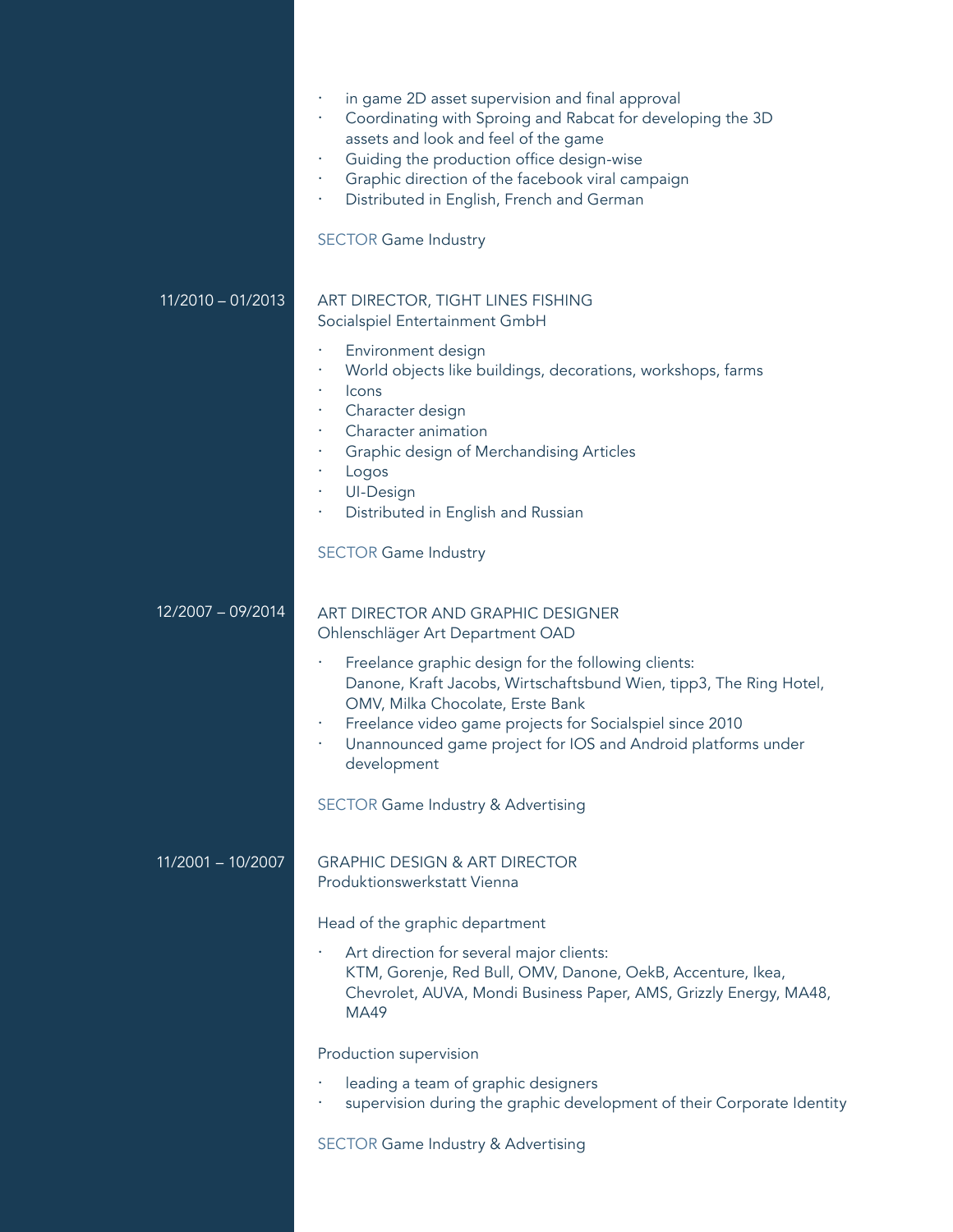EDUCATION AND TRAINING

| 2014      | SCHOOL OF VISUAL ARTS, New York, USA<br>Continuing education                                                                                                                                                                                      |
|-----------|---------------------------------------------------------------------------------------------------------------------------------------------------------------------------------------------------------------------------------------------------|
|           | Color Theory for Designers: Life Beyond Black, White and Red<br>٠<br>Animate Your Stories From Start to Finish<br>٠<br>The Art of the Graphic Novel<br>٠<br>Realistic Figure and Portrait Painting<br>٠<br><b>Biological Imaging</b><br>$\bullet$ |
| 1999-2000 | THE VIENNA ART SCHOOL<br>illustration<br>٠<br>sculpture<br>٠                                                                                                                                                                                      |
| 1997-1999 | HLBLA FRANCISCO JOSEPHINUM, Wieselburg, Austria<br>food technology<br>٠                                                                                                                                                                           |
| 1988-1996 | NEULANDSCHULE 19, Vienna, Austria<br>middle school degree                                                                                                                                                                                         |
|           |                                                                                                                                                                                                                                                   |

### PERSONAL SKILLS

Mother tongue

**ENGLISH ITALIAN FRENCH SPANISH**  German

#### Other language(s)

| <b>UNDERSTANDING</b> |         | <b>SPEAKING</b> |                                        | <b>WRITING</b> |
|----------------------|---------|-----------------|----------------------------------------|----------------|
| Listening            | Reading |                 | Spoken interaction   Spoken production |                |
| C <sub>2</sub>       | ∩?      | C2              | С2                                     | C2             |
| C1                   |         | €1              |                                        |                |
| <b>B1</b>            | B1      | <b>B1</b>       | B1                                     | B1             |
| A <sub>2</sub>       |         | Δ2              | Δ2                                     | A2             |

#### Communication skills

Organisational skills

- Ability to coordinate interdisciplinary and multicultural teams
- · Flexible to work on various projects with different deadlines · Experience in working and leading both, smaller and bigger design teams

## Job-related skills

- Design and typographic sensibility
- · Ability to work across a broad range of graphic styles
- · User interface design
- · color theory and composition
- · Experienced video game player
- · Goal-oriented and proactive personality
- Visual communication and menu design in a monetization context